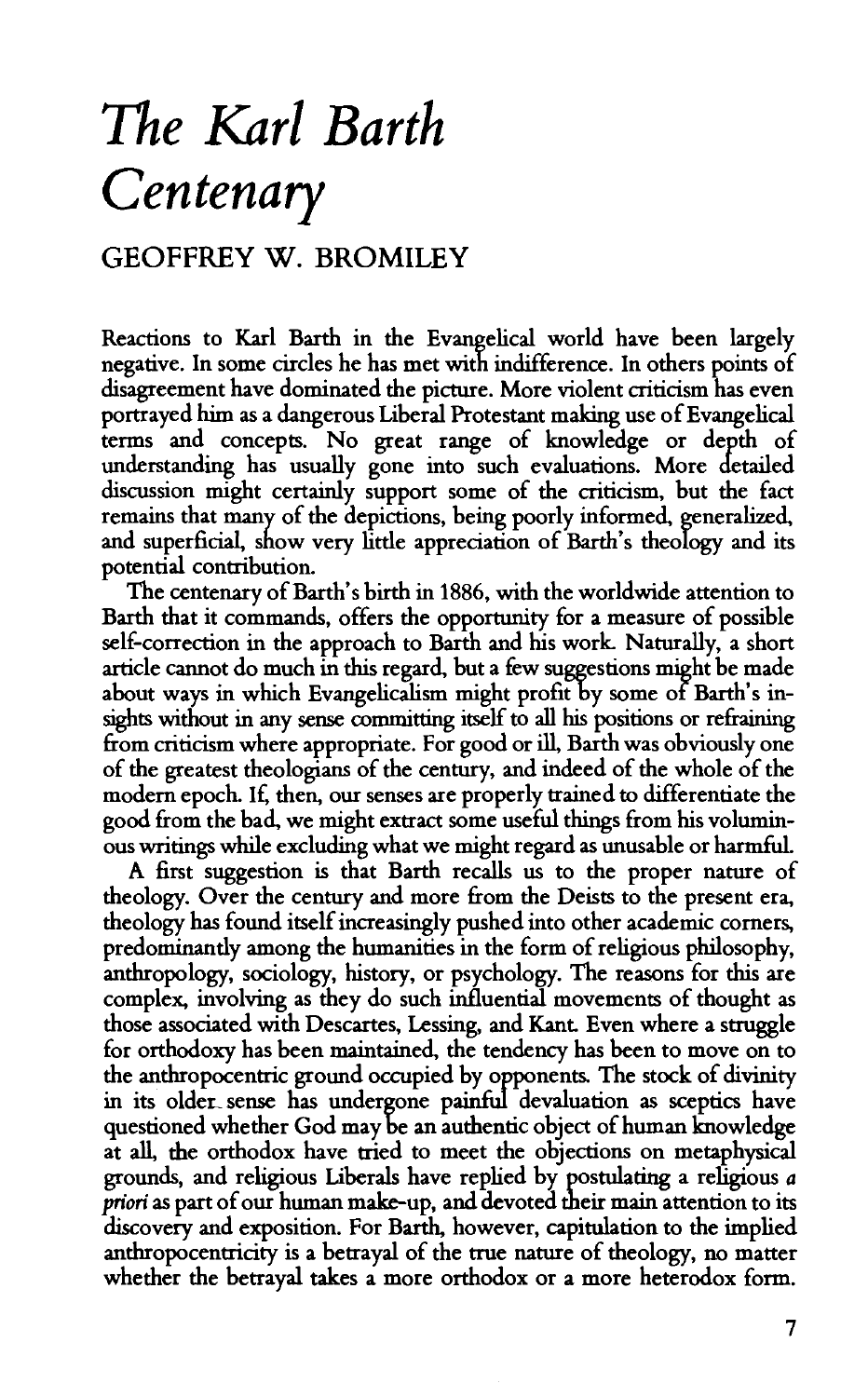Theologians, he teaches us, should stick to their last They should let others engage in the valid pursuit of the human sciences. They should unashamedly and consistently recognize that divinity is their field, the science of God, certainly of God in relation to the human creature, yet still God. They should contend for the validity and integrity of their own discipline on its own terms and in its own right. They should do theology, and do it as Barth himself does, with verve and vitality and conviction, but also with a godly jealousy, not allowing other things so to intrude as to crowd out the proper object of study.

A second suggestion is that Barth recalls us to the proper method of theology. The shift in an understanding of the nature of theology has carried with it a shift of method in which all kinds of materials from other sources have been regarded as necessary in the establishment and presentation of theological positions. The Bible has still occupied a large place in the theological curriculum but it has come to be studied predominantly from a literary and historical angle, or from the standpoint of its religious character or value, or in the context of extraneous concerns. Grasping afresh the true nature of theology, Barth has found it possible to relegate secondary materials to their proper secondary rank, to deal once again with Scripture as a primary and authoritative source, to subjugate historico-critical analysis to the demands of authentic exposition, and in this way to open the door to the strange new world within the Bible which a false approach had for so long closed to any real penetration.

Now Evangelicals, it is true, have often found in Barth's doctrine of Holy Scripture the main reason for their suspicion and rejection of Barth. They criticize his concession of a capacity for error as the concomitant of humanity. They dislike his preference for the present inspiring of the Holy Spirit as compared with the past act of inspiration. They conclude that his refusal to try to give historicist proofs of biblical events forfeits the authenticity of these events as real happenings in history. They do not accept the full weight that Barth attaches to the inner (or outer!) testimony of the Holy Spirit as the true basis for confidence in the reliability and authority of Scripture. They have doubts about the thesis of Barth that Christ forms the hermeneutical key to the Bible. They thus find difficulty with many of Barth's own exegetical procedures and conclusions.

All these are legitimate queries and call for ongoing debate. Yet they should not blind us to the virtues of many of Barth's emphases as he expounds Scripture as our direct, absolute, and material norm. First, Barth makes much of the fact that the biblical authors, the prophets and apostles, belong to the event of revelation itsel£ Second, he firmly extends the authority of the Bible to the canon alone, but to all parts of the canon. Third, he argues forcefully that, although humanity entails liability to error, we do not in fact have any place from which to find the Bible definitively in error. Fourth, he protests against the tyranny of historicism, and indeed of the whole historico-critical method, which makes a useful servant but a poor master. Fifth. he contends for a truly historical approach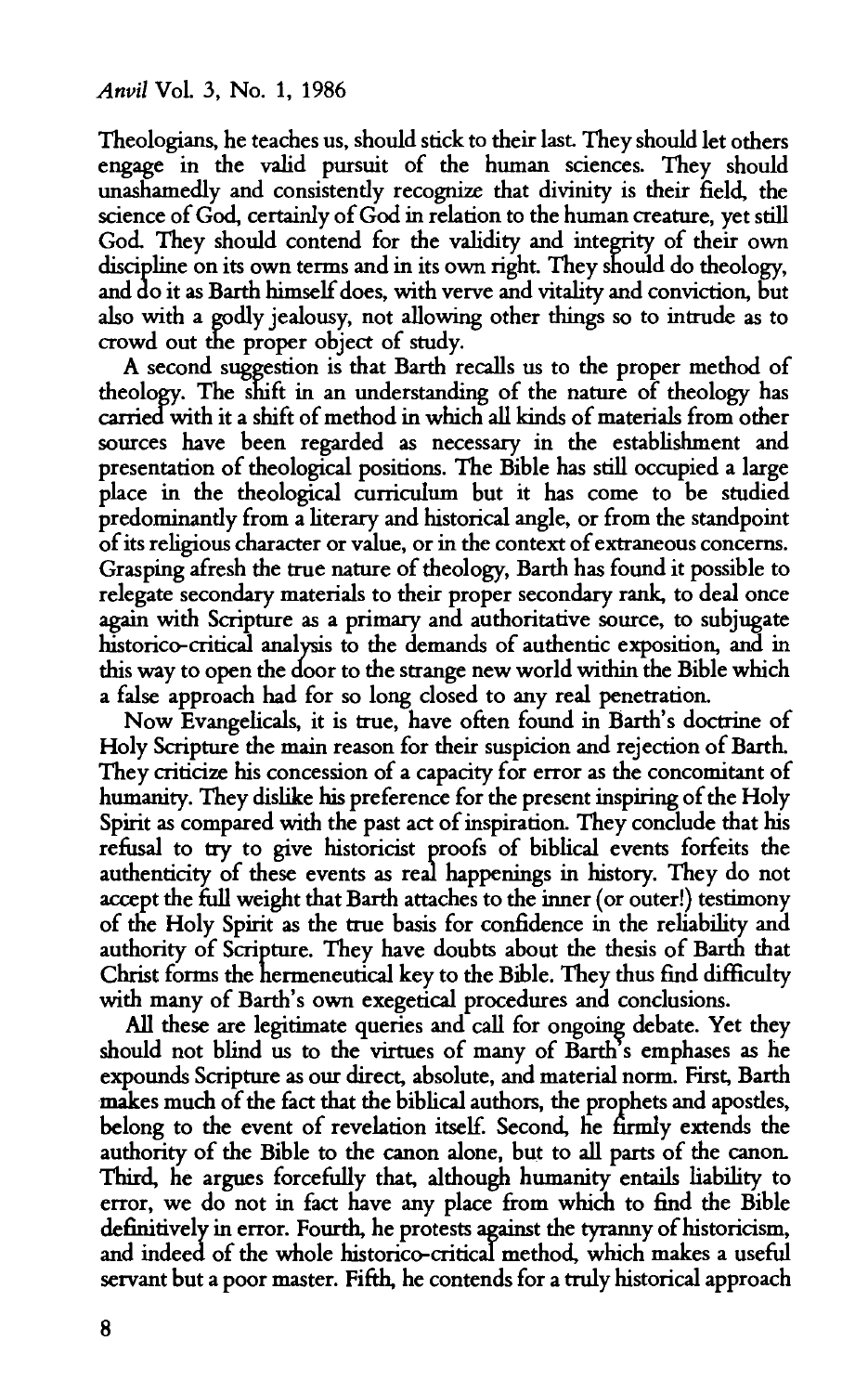which does not impose alien criteria upon Scripture, but considers Scripture on its own terms and in the light of its own nature and purpose. Sixth, he seeks an interpretation *with* the biblical authors instead of *about*  them in an openness that lets them tell us what they have to tell us rather than trying to force them to say what we want them to say, or to answer the questions that we want answered. Seventh, he develops a doctrine of inspiring which entails verbal inspiration whereby God himself says what the texts are saying in the very words of the texts, so that we are tied to these texts and cannot evade or amend them at will. Eighth, and on this basis, he espouses as firmly and consistently as anyone could wish the unique and exclusive authority of Scripture as the primary and normative witness that God has raised up in his saving word and work. Ninth, he equates the inner witness of the Spirit, not with human subjectivity, but with the divine subjectivity, ie, with the objectivity of the sovereign ministry of the Spirit acting in and with holy Scripture itself. Tenth, and finally, he has a magnificent confidence in Scripture that it will do its own work and put forth its own power - a confidence that leads him to regard biblical exegesis as the foundation of all theology, to make lavish use of it in his own theological activity, to fmd in true dogmatics only reflection upon the underlying biblical material, and to give to authentic and effective preaching a necessary focus on scriptural exposition.

A consequence of Barth's emphases that Evangelicalism may rightly applaud and profit by is the reorientation to linguistic study, theological exegesis, and biblical theology that has changed the face of Old and New Testament scholarship over the past decades. Yet Barth did not contend merely for a movement direct from proper biblical study to dogmatic presentation. He recognized that secondary authorities - indirect, relative, and formal- exist under the primary authority of Scripture. It is byway of these authorities- those who have preceded and who accompany us in the church and its ministry - that we have to pass in the fulfilment of our theological task. In other words, Barth made a plea for historical theology, not as a mere branch of history, nor as a purely academic exercise, but as a constitutive part of theology itsel£ We go to holy Scripture first, but we must also test our reading of Scripture by the ways that others have read it, or even by the ways that they have failed to read it. Part of Barth's genius as a theologian was his ability to see the relevance of past theology, to take what others had treated as outdated materials and to breathe new life into them, to relate them in a vivid and dynamic way to contemporary debate. Some of his historical surveys will surely count amongst the most brilliant and perspicacious of all his writings. They have rendered the inestimable service of rekindling interest not merely in more recent authors or ·the reformers, but also in the fathers and schoolmen and even the Protestant orthodox of the seventeenth century. Here again we may often dissent from Barth's own analyses and judgments. He admittedly writes only from particular angles. He adapts his materials to his own immediate purposes. He reaches overhasty conclusions. Nevertheless, we can learn not only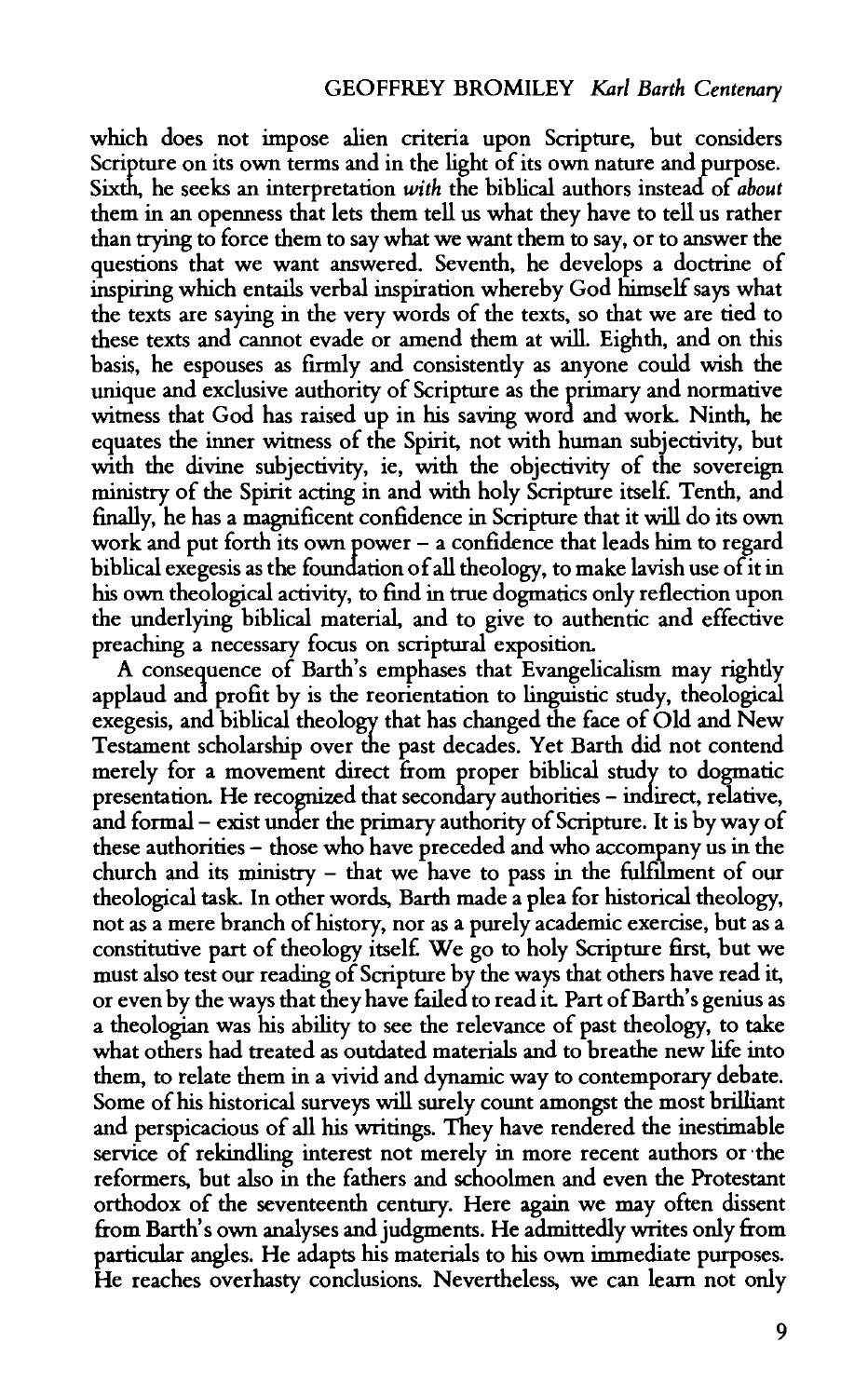from his method but also from the force of his concern, the acuteness of his insights, the range of his vision, and the power with which he links past discussions and present issues. Good theological method demands that after consulting the prophetic and apostolic testimony we should also consult the secondary witnesses, not with a view either to subjecting ourselves to them or placing ourselves above them, but with a view to learning both from their successes and their failures, and to incorporating what we learn into what we hope will be our own more faithful dogmatic presentation.

A third suggestion is that Barth recalls us to the proper theme of theology. For Barth the very nature of theology suggests its theme, namely, the self-revealing God himself in his relation to the human creature. In this respect Barth avoids the error of anthropologizing theology. He also avoids the error of dogmatizing it, ie, of making the dogmas as such the theme of theology, especially in a system which gives a central or basic position to one specific dogma, such as that of justification, predestination, or even christology. For Barth the triune God in his word and work toward us is the theme of theology, the God who has given himself a secondary objectivity in history in order that we might know him, the God who has created the world in order that it might be the theatre of his gracious covenant action, the God who has effected reconciliation in order that we might have pardon and life, and the God who works by his Word and Spirit in order that we might fmd fellowship and fmal redemption. In practice, since the word and work of revelation and reconciliation comes to a climax and completion in Jesus Christ, the incarnate Son, this means for Barth that Christ himself is the central theme of theology, the object of the prophetic and apostolic testimony, the object also of the Church's ongoing proclamation, and hence the constant object of all dogmatic enquiry, around whom all the dogmatic *loci* circle, toward whom they all refer, and in relation to whom we must always understand and expound them.

The consistent focusing on Christ has drawn a certain measure of criticism upon Barth. For some theologians it does not permit a sufficiently independent doctrine of creation. For others it does not allow Barth to take sin with adequate seriousness. For Lutherans it entails a blurring of the distinction between law and gospel and a virtual elimination of twokingdom teaching. For the Reformed it disturbs a proper appreciation of election and reprobation. For scholars of various persuasions it depreciates the propositional character of truth and overvalues the personal aspect of theology at the expense of the intellectual. The general charge has developed against Barth that he carries his christocentric emphasis to the point of what is pejoratively called 'christomonism', ie, a focus that is so exclusive that it brings distortion to the total picture, particularly in the sense that the objectivity of Christ's saving work obliterates human action and carries an almost unavoidable implication of universalism.

Barth himself disliked all 'isms', and he neither accepted nor appreciated the charge of christomonism. As he saw it, Scripture itself justifies a reference of all things to Christ, for all the Scriptures bear witness to him.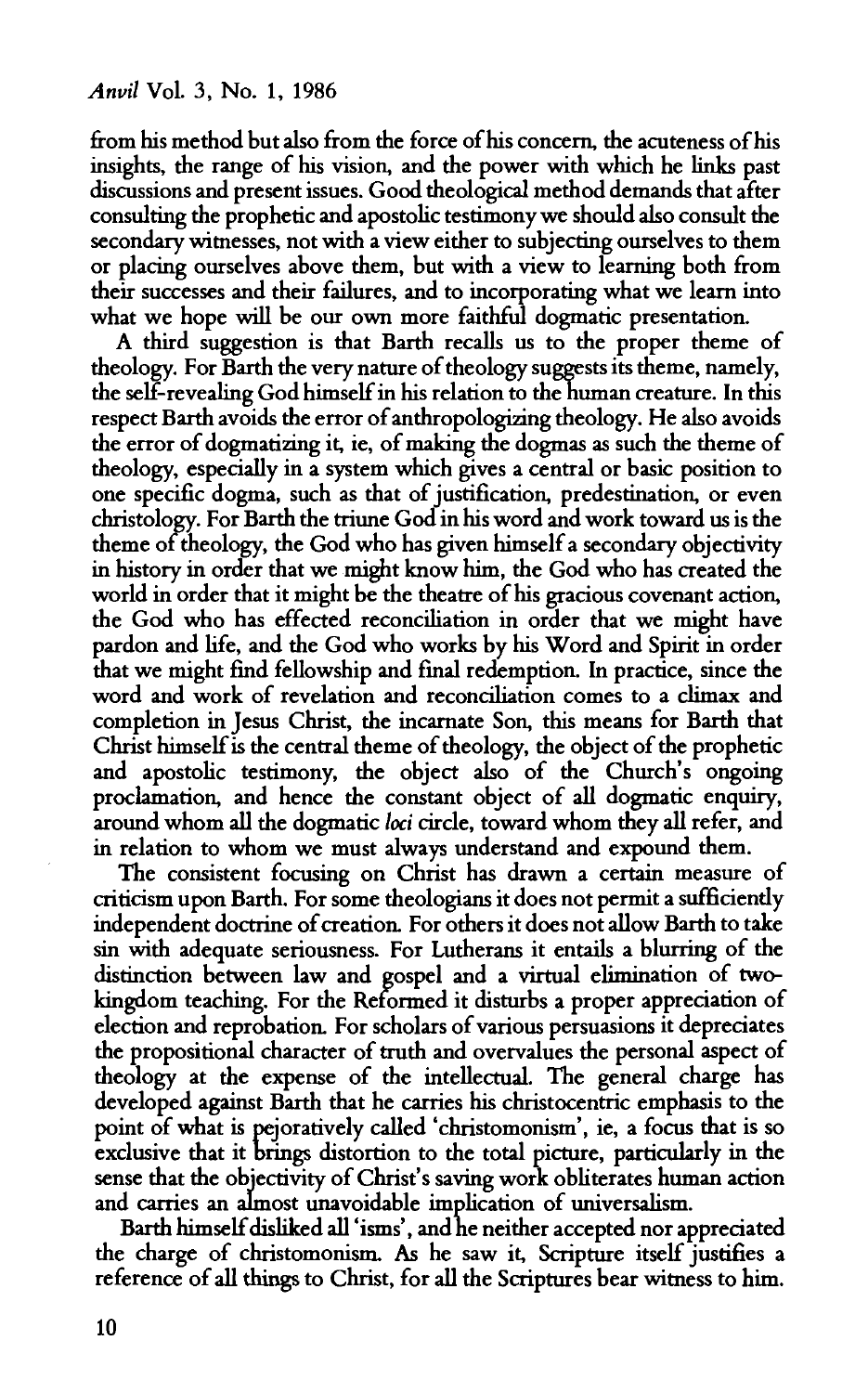The gospel is no mere set of abstract truths, but news of the personal God, Father, Son, and Spirit, who deals with us in grace and judgment in the history of him to whom all the associated facts and teachings relate. It is in Jesus Christ, Emmanuel, that God himself is with us at the climax of his word and work, revealing himself in the incarnate word and reconciling the world to himself in the crucified and risen Lord. Barth insists, however, that by stressing the personal character of evangelical truth and action he can preserve both its objective facticity and its existential thrust, for on the solid basis of Christ's action *for* us, and the Spirit's action *in* us, there can be freedom for action by us. Furthermore, by promoting Christ as the central theme of theology, he has no thought of giving christology as a dogma a crucial place in some dogmatic system. Above all, by uplifting Christ he does not exclude the Father or the Holy Spirit, for, as he constantly reiterates, all God's external works are works of the whole Trinity, some of the works may be specifically appropriated to the Father and the Spirit, and if a certain centrality accrues to Christ, this is only because the Father, in the power of the Spirit, brings his revealing and reconciling word and work to their objective fulfilment in the incarnation, crucifixion, and resurrection of the Son.

Whether or not Barth offers adequate safeguards against the christomonist threat, his understanding of the theme of theology reinforces many emphases that are integral to Evanglicalism. The thought of Christ in all the Scriptures has constantly played a key hermeneutical role in Evangelical exposition. The recognition that Christianity is finally Christ himself and not merely facts or doctrines about him, so that faith has more than a purely intellectual character, must also be described as essentially Evangelical. The finished work of Christ and its vicarious nature belong to the very warp and woof of Evangelical conviction and proclamation. What Barth has ventured to do is simply to think through these common fundamentals with a new and more radical rigour, to apply them more consistently to the whole understanding of the gospeL to work out their implications over the full range of the biblical testimony, but always with an attempt to ascribe to Christ himself the preeminence that Scripture rightly regards as his due. Opinions will naturally differ as to many of the applications that Barth proposes or the implications that he perceives. A slavish adoption of Barth's theological outworking would be the last thing that he himself would desire. Thematically, however, he offers Evangelicals in particular the opportunity to refocus on their central theme in Christ and to find enrichment by discussion of the proper ways in which to relate the individual teaching to this proper centre.

A fourth suggestion is that Barth recalls us to the proper aim of theology. Only too often theology has fallen victim to an unhealthy isolation from the full life and mission of the Church It has become preoccupied with the solution of intellectual problems, with the building of abstract systems, with the serving of a purely apologetic purpose, or even with the promotion of individual speculations, or the advancing of academic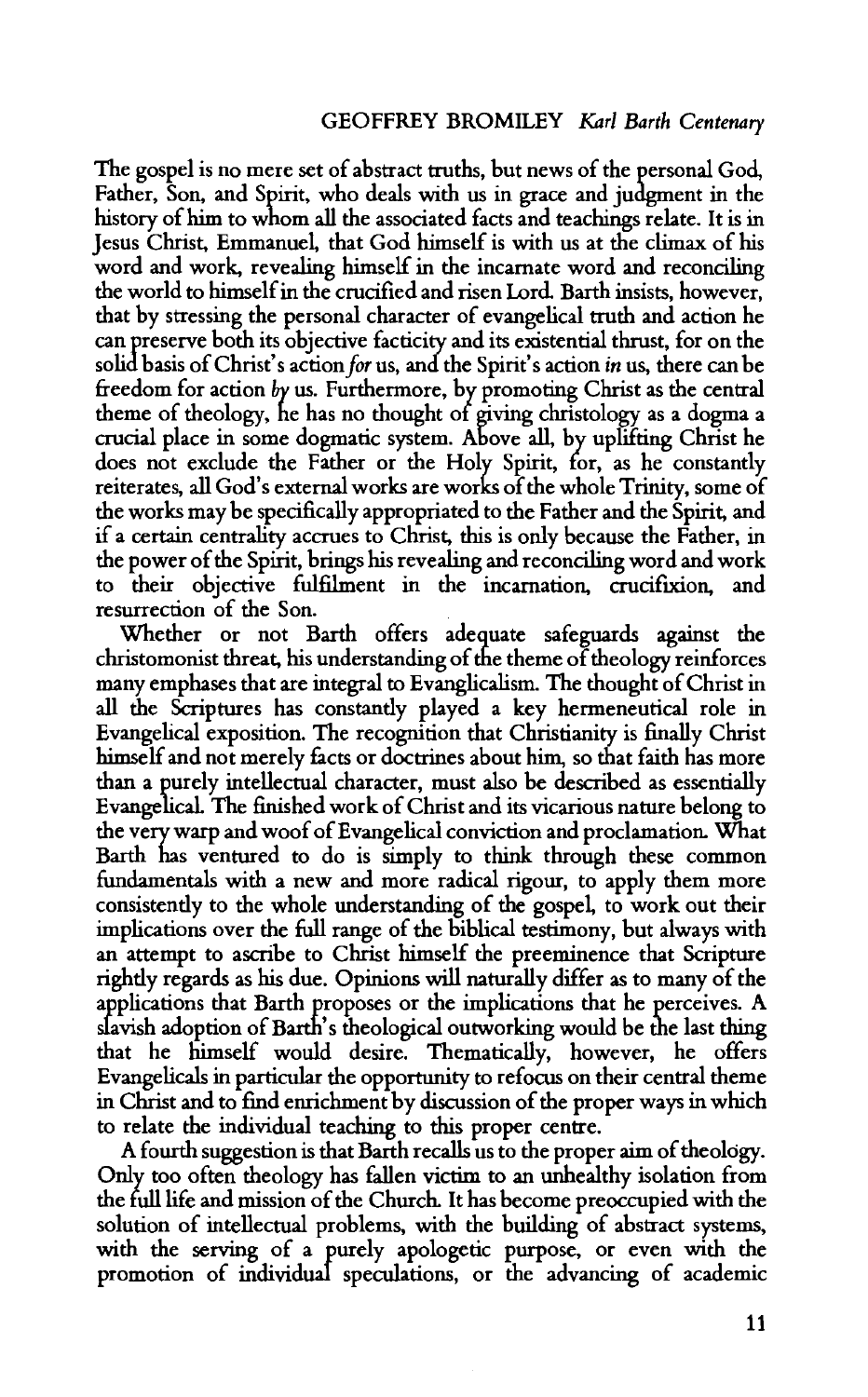careers. Theological students preparing for the ministry often sense this isolation and revolt against it, not questioning, perhaps, the theoretical value of what they are summoned to do, but failing to see the validity of its purpose so far as their own goals are concerned, or the pertinence of its achievement to the ministry to which they are called. Such criticisms, of course, are in many cases overhasty and ill-informed, for often theology has to do only an indirect or implicit work whose practical ramifications do not appear at once. Yet the common acceptance of a distinction between the theoretical and the practical, and the divorce that not infrequendy results in many areas of Christian action and conduct, should warn us that a measure of truth lies behind the widespread criticisms.

Barth, however, has from first to last a lively sense of the fact that theology is a ministry. It has, then, a servant role. In Barth's own experience, the problem of the pulpit, and the poor practical results of Liberal Protestant theology, were two of the decisive factors that drove him back to theological study. Reflection on ethics, both individual and social, quickly produced the conclusion that ethics must be the outworking of dogmatics. In the crisis brought on by National Socialism, theology supplied him with the necessary basis of opposition to the totalitarian claims of Hider, eg, in the forthright words of the Barmen Declaration. Considering the aim of theology in the *Church Dogmatics* {I, 1), he insisted that it must serve the Church and its proclamation, so that it might itself be numbered among the forms of ministry (IV, 3). How does it perform its service? It does it primarily by helping the Church both negatively and positively to achieve and preserve the purity of proclamation, whether by teaching it to draw its material from the proper source, directing it to the central theme, or protecting it against aberrations both on the right hand and the left. In his own dogmatics Barth often became involved in detailed deliberations whose immediate practical bearing might not be apparent Critics might also argue that his own dogmatic formulations contribute more to the polluting of proclamation than to its purity. Some of his individual discussions of divergent movements might not have later the relevance that he himself perceived at the time of composition. His failure to give to theology a more direct apologetic function might seem in many circles to involve the elimination of one of its most vital services. Nevertheless, Barth's emphasis on the servant-aim of theology ought surely to commend itself in principle, above all in the Evangelical world, which has always had a keen concern for biblical normativity. To see the proper function of theology is to see that we must constandy subject not only our theology itself, but also our preaching, our practice of the ministry, our church order and policies, and all our activities both individual and communal, to fresh theological scrutiny and correction. It is to see that the theology we so easily dismiss as irrelevant and abstract is in fact one of the most exciting and practical of all our pursuits. Willy nilly, everything we think and speak and do in the Church and the world reflects some kind of theology. The problem is that the theology it reflects is often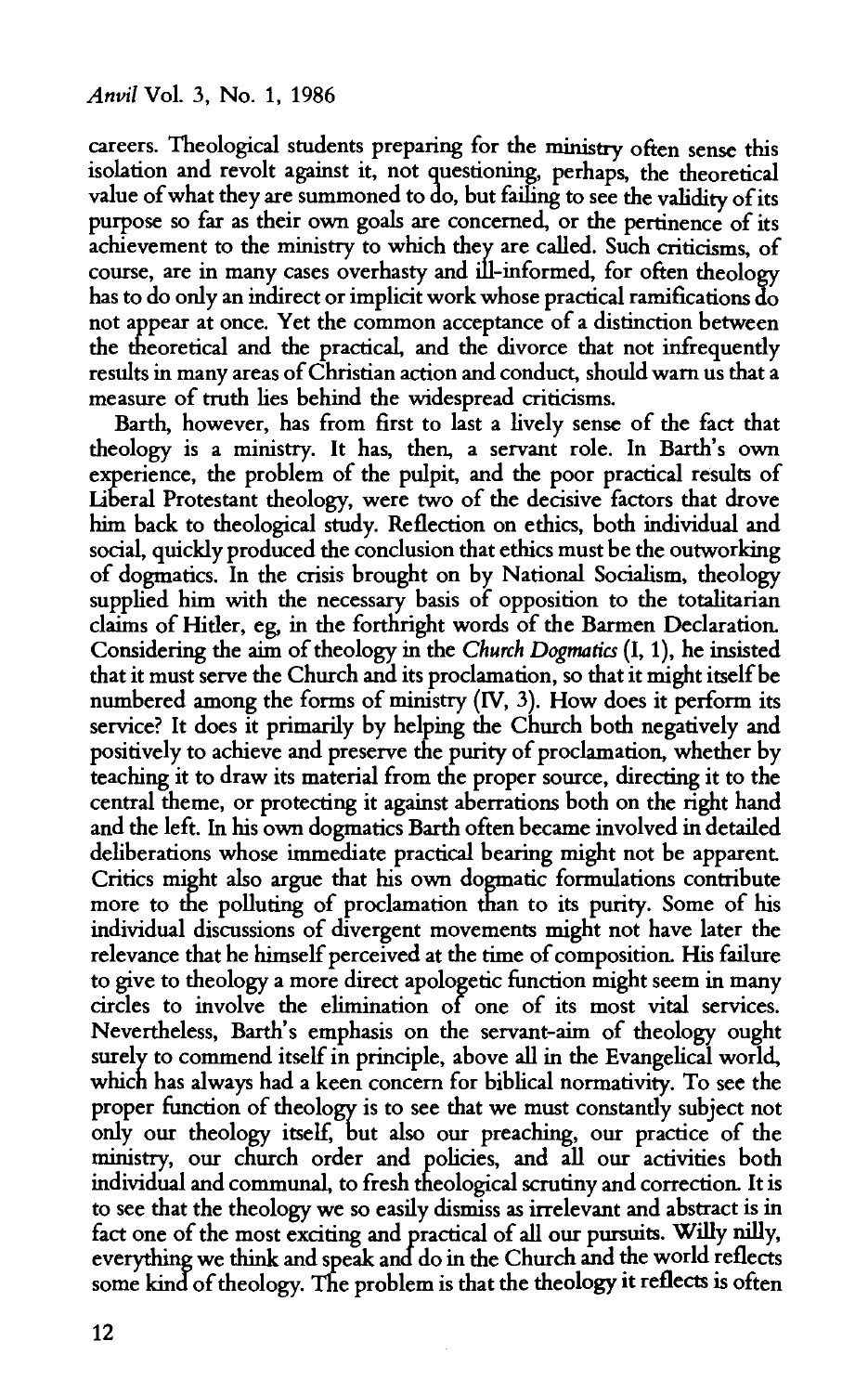a poor and ill-considered theology that may bear little relation to our theoretical formulations. What Barth teaches us is, first, to come to a proper awareness of the theological basis of our activity, and, second, to bring our theological considerations to bear upon our ministry and conduct. A revitalizing both of theology itself and of the Church's witness might well be the happy result if this recall to the proper aim of theology is heeded.

A fifth suggestion is that Barth recalls us to the proper scope of theology. Already under previous heads we have touched on something of what this means, eg, the inclusion of basic exegesis, the provision of supporting historical materials, the comprehensive discussion of dogmatic themes, and the consideration of the practical bearing of theology. In extending the range of theology, however, Barth took much more than what one might perhaps call a curricular view or a purely pastoral view. From the personal standpoint, for instance, he adopted a broader as well as a narrower definition of theology itsel£ Technically, one might equate theology with the discipline or disciplines pursued by the divinity faculties in universities or theological schools. Yet even technically theologians outside the academic world have always made notable contributions to theological learning or understanding, whether in the form of larger studies or in that of individual monographs. Furthermore, theology in its more general sense, as all the Church's talk about God, had for Barth an even wider scope which includes what is said about God in the Church not only by its scholars and pastors but also by its ordinary members. A constant source of irritation to Barth was to hear people refer to the distinction between lay people and theologians. Such a distinction denoted either false humility on the part of the former or false arrogance on the part of the latter. As Barth saw it, theologians undoubtedly belong to the laity, ie, the people of God, and so called lay people are all theologians, participating in the Church's talk about God, and equally responsible for authentic participation with a view to the better fulfilment of the Church's ministry both of word and work. Along similar lines Barth objected strenuously to the division of the Church into the hearing Church and the teaching Church, not because there is no differentiation of function, but because all hearers are also in a sense teachers and all teachers must always continue to be hearers. Evangelicals for the most part have always avoided the sharp distinction of hearing and teaching, and they have always retained some sense of the duty of 'lay ministry and consequently of 'lay' theology, if one might for a moment use the common terminology that Barth so greatly disliked. On the other hand, they have not always succeeded so well in preventing theology from becoming an esoteric pursuit in which only a tiny minority may engage, which confers on this minority a highly specialized function, and which arouses at best the bewilderment, at worst the suspicion, and for the most part the indifference of an unengaged majority that gives itself to Christian life and work in the comfortable illusion either that it can very well do without theology, or that whatever theology it has can readily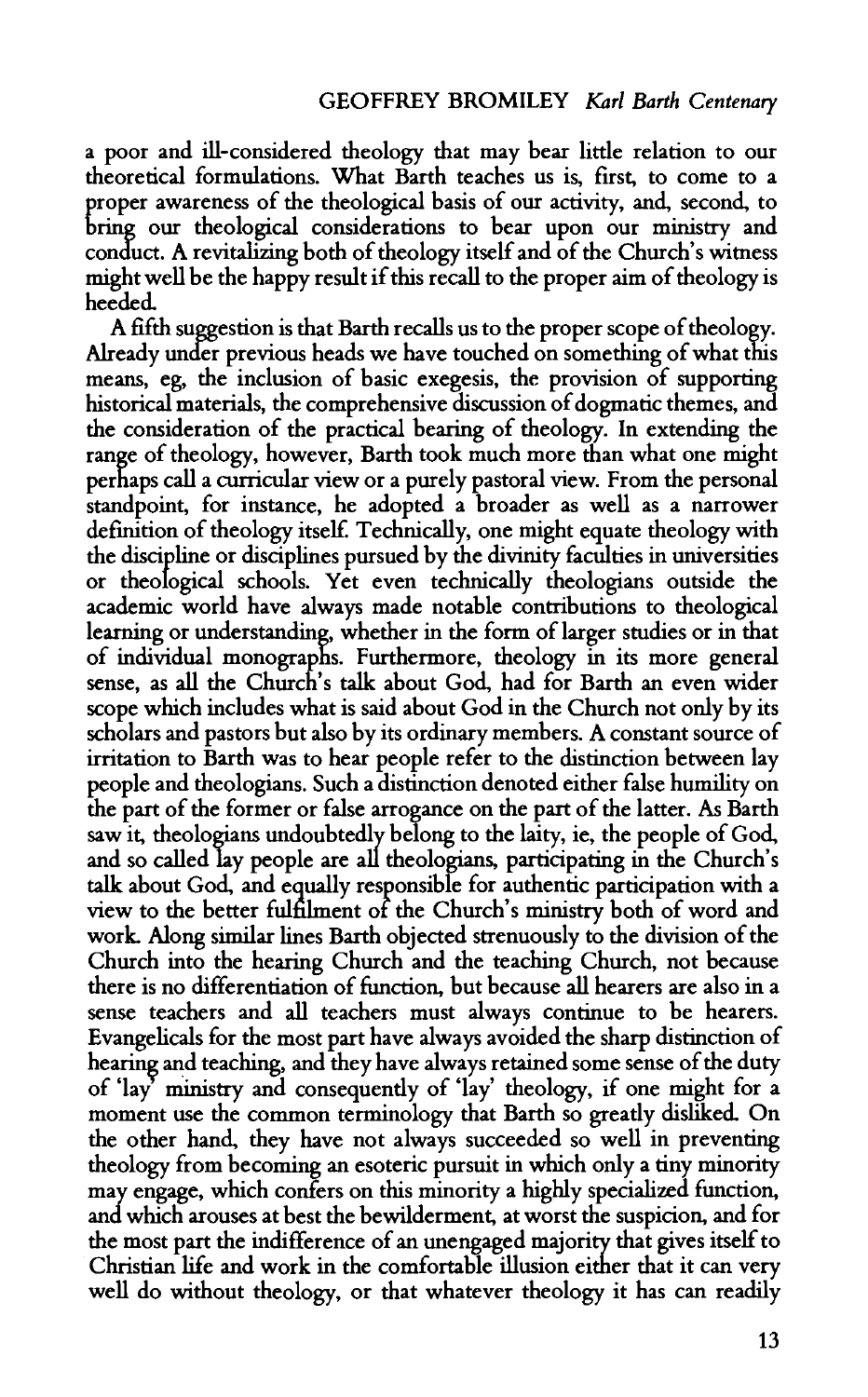take care of itself. To such a situation Barth's recall comes with all the force of a reminder and a summons: a reminder that whether we realize and like it or not, theology gathers us all under its comprehensive umbrella so long as we venture to speak about God at all; and a summons, therefore, to responsible commitment, both individually and in concert, to a better fulfilment of the theological task by means of the common hearing and teaching in which the technical theologians serve as leaders, guides, and facilitators for the rest.

Barth broadened the scope of theology from a practical as well as a personal angle. The decisive factors that drove Barth himself back to theological study included, as we have seen already, the conviction that all practical problems in both Church and world are at root theological problems. Barth discerned only too clearly the poor theology that lay behind the poor pastoral and homiletical practice of the early twentieth century churches. He also discerned the wrong theology that lay beind the easy capitulation of liberal theologians to German militarism, and then only a few years later the widespread defection of Liberals and Existentialists to the German Christian heresy by which the Church made common cause with National Socialist ideology. The conviction, however, did not take merely the negative form of an analysis. It inspired the search for a theological correction which would carry with it a practical correction as well. It produced the ringing theses of the Barmen Declaration in which Barth stated the theological basis for opposition to the demands of ideological totalitarianism. It brought ethics within the compass of dogmatic theology as Barth tried to fmd for ethics a solid theological foundation and then to work out the ethical implications of his dogmatic theses. Preaching and pastoral work also claimed Barth's constant attention. So, too, did the shifting social and political problems of his time, both national and international, as he reflected on the ways in which the Christian community, with Christ as its head and centre, might serve in some sense as a model for the secular community. That Barth did not enjoy uniform success in his efforts is obvious. His suggestions at some points came under the charges of naivety and ambivalence. His advice to Christians in East Europe aroused furious protest. Time defeated him in his mature attempt to work out the ethical implications of reconciliation and redemption. Nevetheless, inadequacies in detail do not of themselves overthrow the validity of the underlying thesis that Christians can contribute distinctively to the solving of individual and social problems only if they first establish the theological basis of action. Evangelicals among others have only too often acted without a proper theological awareness, or thought it enough to combine a few biblical texts or passages with contemporary wisdom, particularly in social matters, or, in many cases, imagined that by failing to act at all they were adopting the Christian course. The time has surely come to learn the lesson that Barth learned and that he can now pass on to others, namely, that all the great practical problems of the day, whether ecclesiastical or secular, have a vital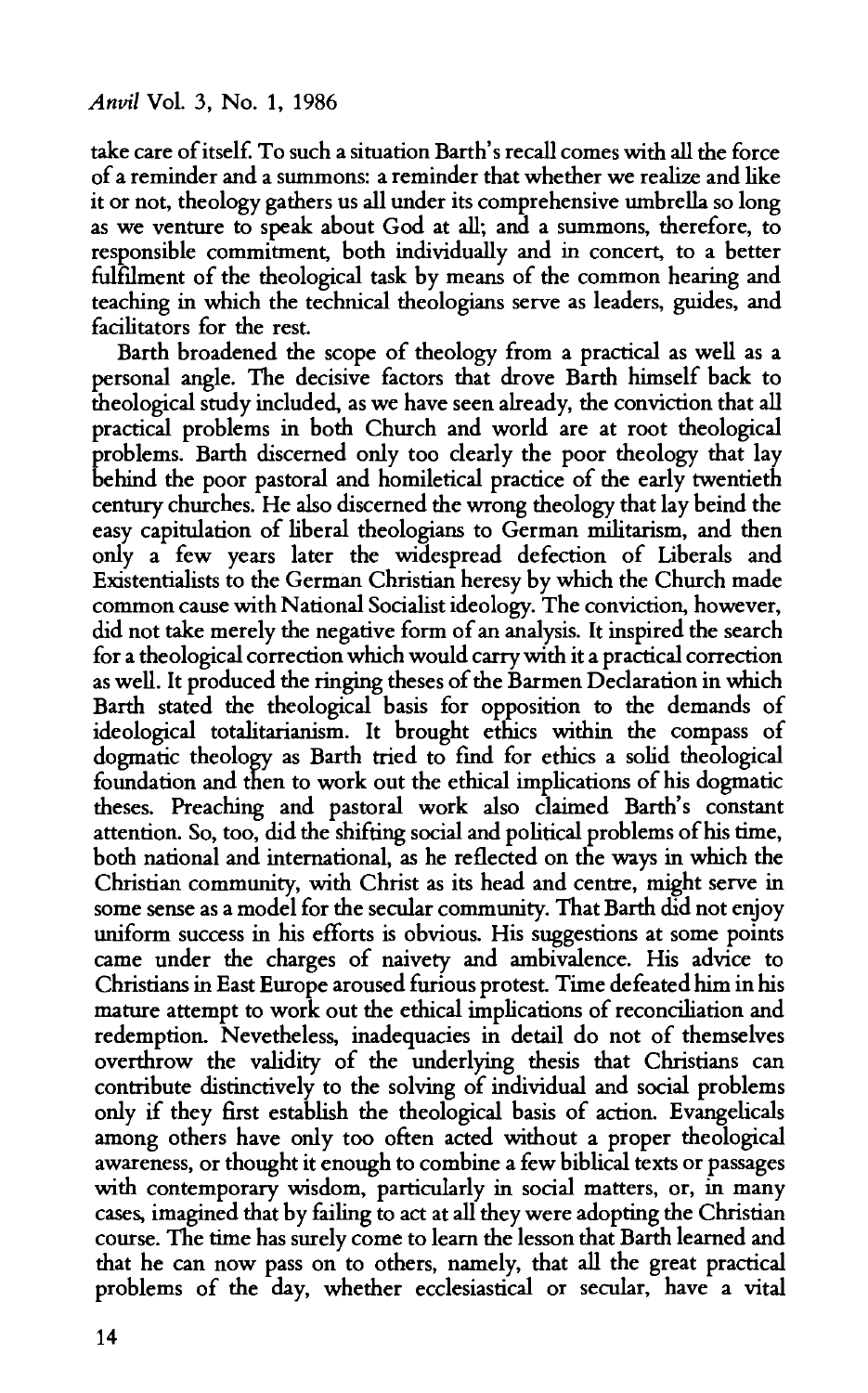theological dimension, and that only a thorough theological analysis and a sound theological foundation will enable Christians to point the way, at least, to the penultimate solutions that alone are possible until God himself, and God alone, brings the ultimate eschatological solution.

A final suggestion is that Barth recalls us to the proper spirit of theology. As theological studies had become increasingly specialized in the modern period, they had also become increasingly intellectualized. Their incorporation into other academic areas had tended to tear them away from their proper rooting in the Church's faith and piety. Apologetics had retained a closer relation to broader concerns, but at the expense of an abstraction which tended to isolate its proponents from the central biblical material. The doubts and debates of the age had brought a polarization which gave a polemical edge to much of the theological writing, nurturing anger and scorn and sarcasm and superciliousness instead of the Christian qualities of forbearance, love, humility, and good humour.

Now Barth himself did not propose any relaxing of academic rigour. Indeed, during the student revolts of the sixties he objected strenuously to the replacement of serious work by flimsy discussion, and he constantly insisted on the need for deep exegetical work in the proper ministry of the word of God. Again, he did not reject the necessity at times for firm and occasionally very sharp opposition to persistent and pernicious errors. He might have regretted later the vehemence of his famous *No* to Emil Brunner, but he believed that any confession worth its salt should not only advance its own theses but also condemn the countertheses. With the increasing mellowness of age, however, and with his strong commitment to theology as a form of ministry, along with a keen sense of our constant dependence upon the present ministry of the Holy Spirit, Barth set a pattern of theology which certainly uses all the tools of authentic scholarship, and makes the most stringent of intellectual demands, but which is still informed and enthused by a spirit of prayer and worship that keeps it both from excessive intellectualism on the one hand and from unbecoming bellicosity on the other.

Barth himself, of course, refers to various marks of the proper spirit of theology, eg, obedience and commitment At the devotional level, however, prayer calls for special notice. A constant refrain in the *Church Dogmatics* is that no good theology can be done without prayer. This is no mere bit of tradition for Barth. It is not a tipping of the hat to the Spirit He never views theology as merely a human enterprise. It can engage in a valid exposition of the primary testimony, not with the tools of exegesis alone, but only as the Holy Spirit acts as the final expositor who takes the human word and speaks the divine word in and through it, so that it is in very truth the word of God. Real theology, then, will give itself to the most exacting of academic work, but it will do so with the recurrent prayer: Come, Holy Spirit, knowing that it can neither achieve a proper understanding of its theme, nor render its proper divine and human service, unless this prayer is made and heard and answered.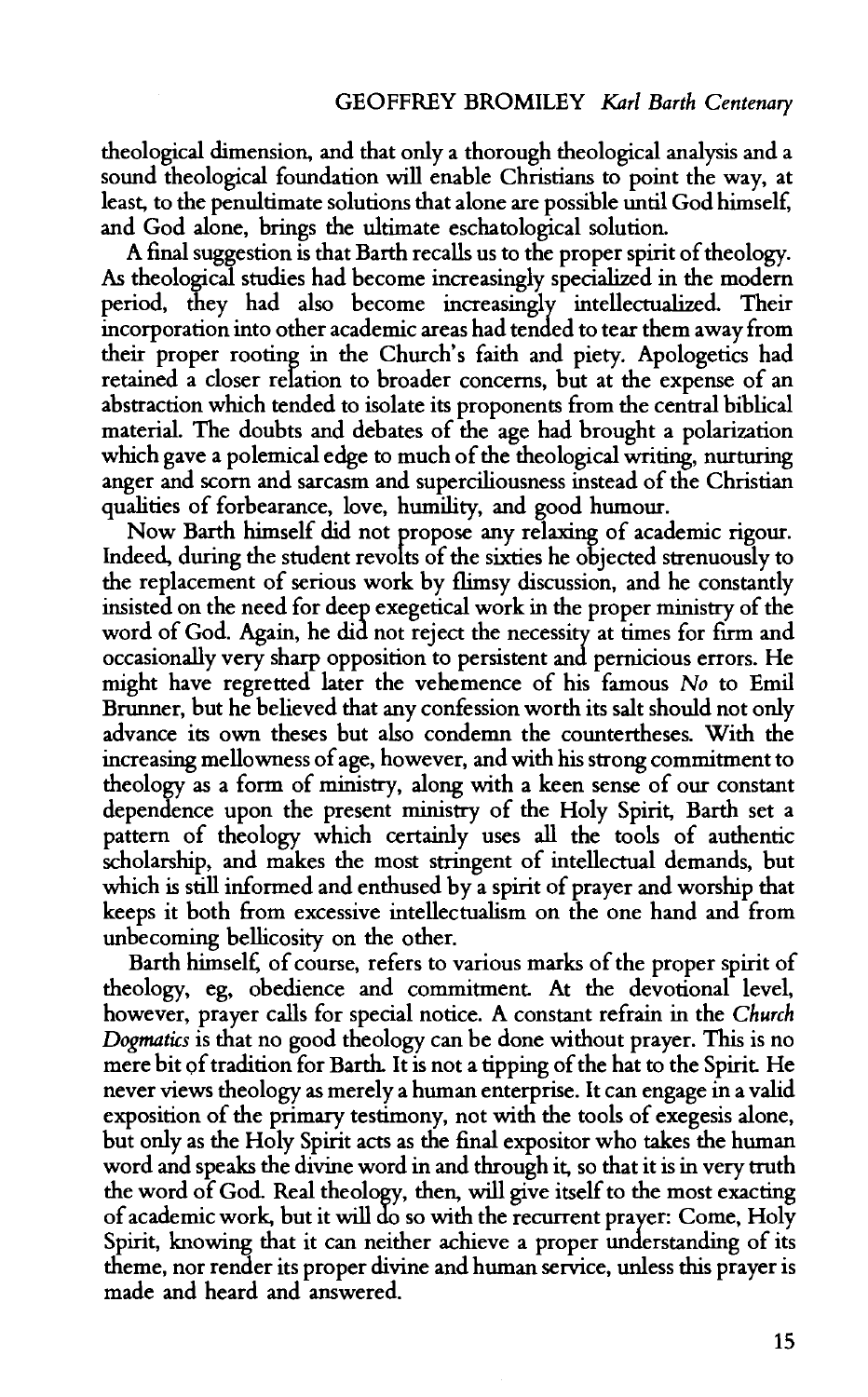## *Anvil* Vol. 3, No. 1, 1986

Worship also calls for particular attention, for Barth's commitment to a spirit of worship in theology is no less implicit if not, perhaps, so explicit. Time and again Barth exhibits this spirit in his own theological writing. Concentration on the theological theme constantly propels him forward from more rigorous exposition or discussion to expressions of the truth and beauty of the theme that lead to adoration of the God whose Glory is thus revealed. Barth the preacher is never far away as we listen to Barth the theologian. As he sees it, the good theology that begins with prayer has an irresistible impetus toward praise. This does not mean that all theological works should either include prayer and praise or expressly state the need for them. But it raises the question whether many of the theologies, both orthodox and less orthodox, which have incontestable intellectual stature can stand the final spiritual test which Barth proposes. It also carries with it a call to all of us to see to it that if theology is indeed a work of ministry, then, it, too, should begin with the prayer and end with the praise that are the marks of all Christian ministry and that will give to what it writes and teaches a more equable temper, enable it the more fittingly to discharge its critical and constructive task, and make it more solid devotional nourishment for pastors and congregations in their Christian life and witness.

It is here, perhaps, that Evangelicals can especially learn from Barth. This is an area which is close to the heart of Evangelicalism. Yet it is also an area where Evangelicals have not always offered the best of theological models. Too often we hear the argument that the worlds of theology and devotion are far apart. The over-obtrusive demands of philosophical and apologetic theology have driven a wedge between intellectual and spiritual activity. The sheer weight of exegetical and historical work has left little place for devotion even in biblical study or in the survey of past theologians whose works have themselves considerable devotional power. Conflicts both with divergent movements within and dissident parties without have caused much theological writing to be done in a contentious, pugnacious, bad-tempered spirit that is not reaily compatible with the humble supplication of God's aid or the joyful celebration of his glory. The recognition undoubtedly persists that no work, including that of theology, can be done without prayer, and that all work, including that of theology, should redound to the glory of God. Yet far too often the prayer and praise do not come to adequate expression, either explicitly in the work itself, or implicitly in the spirit in which it is done or which it evokes in those who hear or read it. If theology is indeed a ministry, then we need to discharge it with that spirit of prayer and praise, and hence with all the attendant qualities, which will mean for those on whose behalf we perform it not merely a criticism and correction of their message and conduct but also a spiritual enrichment that will manifest itself in a closer walk with God and spiritually more effective and fruitful service. Evangelicals have made no mean contribution to both theology and devotion. They still do so. But they may do so with even greater power if they can bring theology and